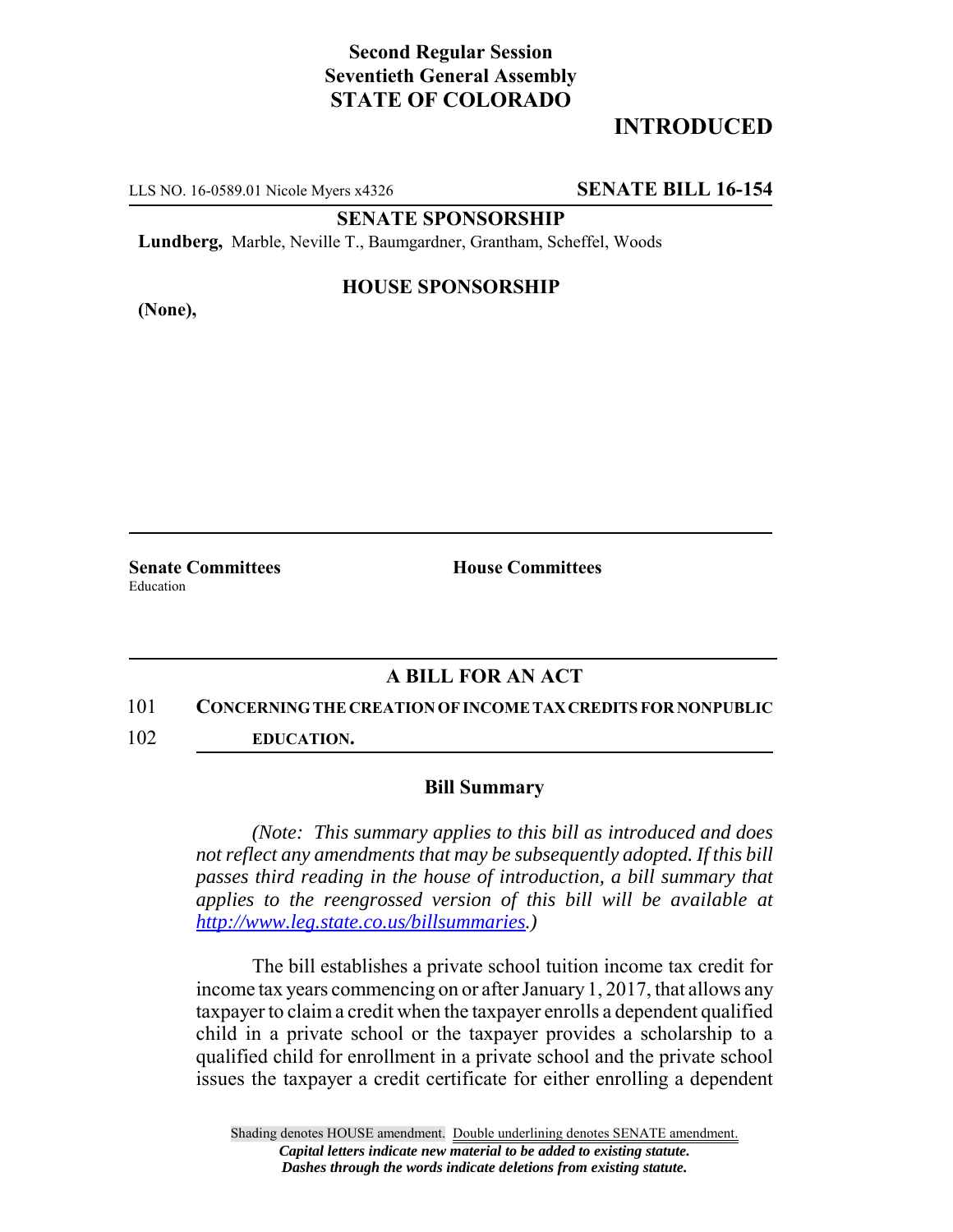qualified child in the private school or providing a scholarship to a qualified child for enrollment in the private school.

The credit may be carried forward for 3 years but may not be refunded, and the department of revenue is granted rule-making authority. In addition, the credit may be transferred, subject to certain limitations.

The amount of the credit is:

- ! For any qualified child attending a private school on a full-time basis as described in the state board of education rules, an amount equal to either the tuition paid or the scholarship provided to a qualified child, as applicable, or 50% of the previous year's state average per pupil revenues, whichever is less; and
- ! For any qualified child attending a private school on a half-time basis as described in the state board of education rules, an amount equal to either the tuition paid or the scholarship provided to a qualified child, as applicable, or 25% of the previous year's state average per pupil revenues, whichever is less.

The bill establishes an income tax credit for income tax years commencing on or after January 1, 2017, that allows any taxpayer who uses home-based education for a qualified child to claim an income tax credit in an amount equal to:

- ! \$1,000 for a taxpayer who uses home-based education for a qualified child who was enrolled on a full-time basis as described in the state board of education rules in a public school in the state prior to being taught at home; and
- ! \$500 for a taxpayer who uses home-based education for a qualified child who was enrolled on a half-time basis as described in the state board of education rules in a public school in the state prior to being taught at home.

The credit may be carried forward for 3 years but may not be refunded. In addition, the credit may be transferred, subject to certain limitations.

1 *Be it enacted by the General Assembly of the State of Colorado:*

2 **SECTION 1. Short title.** The short title of this act is the "Quality

- 3 Education and Budget Reduction Act".
- 4 **SECTION 2.** In Colorado Revised Statutes, **add** 39-22-538 and
- 5 39-22-539 as follows:
- 

## 6 **39-22-538. Private school tuition income tax credit - rules -**

7 **definitions.** (1) AS USED IN THIS SECTION, UNLESS THE CONTEXT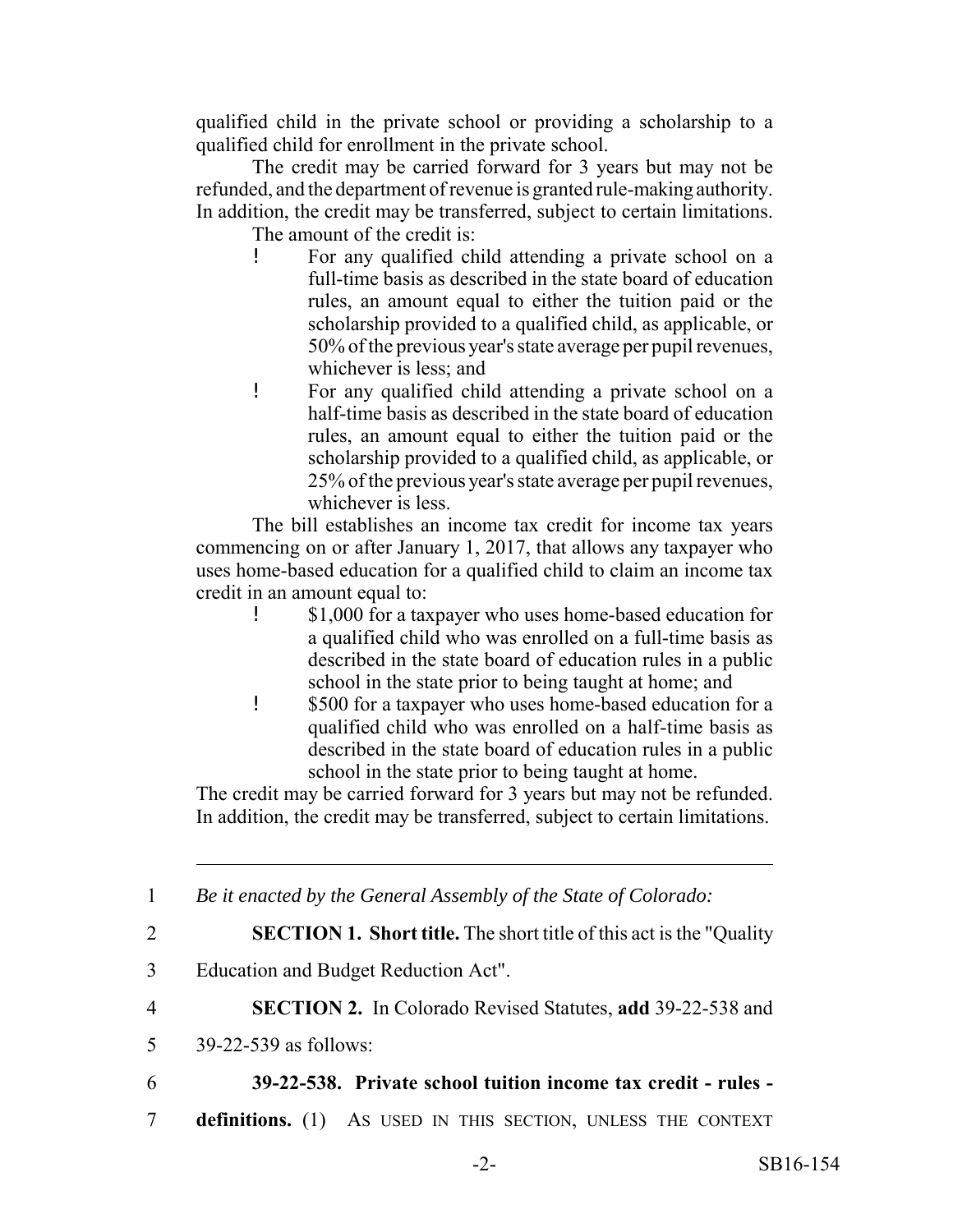OTHERWISE REQUIRES:

 (a) "CREDIT CERTIFICATE" MEANS A STATEMENT ISSUED BY A PRIVATE SCHOOL CERTIFYING THAT A CHILD ENROLLED IN THE PRIVATE SCHOOL IS A QUALIFIED CHILD AS DEFINED IN PARAGRAPH (d) OF THIS SUBSECTION (1) AND THAT THE TAXPAYER IS ENTITLED TO AN INCOME TAX CREDIT AS SPECIFIED IN THIS SECTION.

(b) "DEPARTMENT" MEANS THE DEPARTMENT OF REVENUE.

 (c) "PRIVATE SCHOOL" HAS THE SAME MEANING AS SET FORTH IN SECTION 22-30.5-103 (6.5), C.R.S.

 (d) (I) "QUALIFIED CHILD" MEANS A CHILD ENROLLED ON A FULL-TIME BASIS AS DESCRIBED IN THE STATE BOARD OF EDUCATION RULES IN A PUBLIC SCHOOL IN THE STATE FOR THE SCHOOL YEAR PRIOR TO ENROLLMENT IN A PRIVATE SCHOOL, BUT DOES NOT INCLUDE:

 (A) A CHILD ENROLLED IN A PRIVATE SCHOOL IN THE STATE FOR THE SCHOOL YEAR PRIOR TO THE EFFECTIVE DATE OF THIS SECTION; OR

 (B) A CHILD TAUGHT AT HOME IN THE STATE AS OF THE EFFECTIVE DATE OF THIS SECTION.

 (II) ONCE A CHILD IS A QUALIFIED CHILD AS SPECIFIED IN SUBPARAGRAPH (I) OF THIS PARAGRAPH (d), THE CHILD WILL REMAIN A 20 QUALIFIED CHILD SO LONG AS HE OR SHE REMAINS ENROLLED IN A PRIVATE 21 SCHOOL IN THE STATE IN A KINDERGARTEN THROUGH TWELFTH GRADE PROGRAM.

 (e) "STATE AVERAGE PER PUPIL REVENUES" HAS THE SAME MEANING AS SET FORTH IN SECTION 22-54-103 (12), C.R.S.

 (f) "TAXPAYER" MEANS A RESIDENT INDIVIDUAL OR A DOMESTIC 26 OR FOREIGN CORPORATION SUBJECT TO THE PROVISIONS OF PART 3 OF THIS ARTICLE, A PARTNERSHIP, LIMITED LIABILITY COMPANY, S CORPORATION,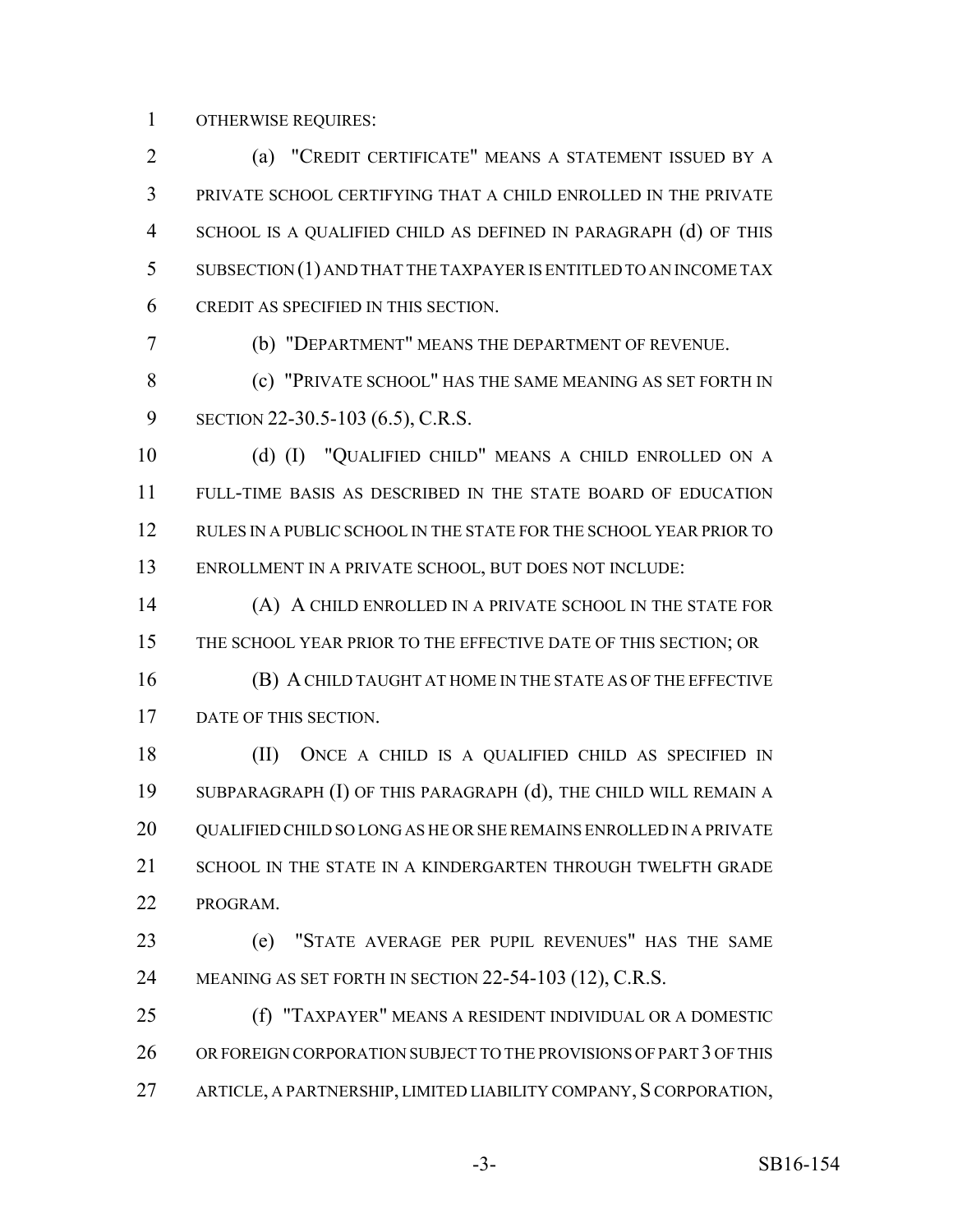OR OTHER SIMILAR PASS-THROUGH ENTITY, ESTATE, OR TRUST, AND A PARTNER, MEMBER, AND SUBCHAPTER S SHAREHOLDER OF SUCH PASS-THROUGH ENTITY.

 (2) (a) (I) FOR INCOME TAX YEARS COMMENCING ON OR AFTER JANUARY 1, 2017, A PRIVATE SCHOOL SHALL ISSUE A CREDIT CERTIFICATE TO ANY TAXPAYER THAT ENROLLS A DEPENDENT QUALIFIED CHILD IN THE PRIVATE SCHOOL OR THAT PROVIDES A SCHOLARSHIP TO A QUALIFIED CHILD FOR ENROLLMENT IN THE PRIVATE SCHOOL. THE CREDIT CERTIFICATE ALLOWS THE TAXPAYER TO CLAIM AN INCOME TAX CREDIT WITH RESPECT TO THE INCOME TAXES IMPOSED BY THIS ARTICLE.

 (II) A TAXPAYER THAT ENROLLS A DEPENDENT QUALIFIED CHILD 12 IN A PRIVATE SCHOOL OR THAT PROVIDES A SCHOLARSHIP TO A QUALIFIED 13 CHILD FOR ENROLLMENT IN A PRIVATE SCHOOL DURING THE 2016-17 STATE FISCAL YEAR OR ANY STATE FISCAL YEAR THEREAFTER IS ELIGIBLE FOR THE INCOME TAX CREDIT SPECIFIED IN SUBPARAGRAPH (I) OF THIS PARAGRAPH (a) FOR THE INCOME TAX YEAR COMMENCING DURING THE STATE FISCAL YEAR IN WHICH THE QUALIFIED CHILD IS ENROLLED OR IN WHICH THE SCHOLARSHIP IS OFFERED; EXCEPT THAT A QUALIFIED CHILD SHALL NOT GENERATE AN INCOME TAX CREDIT IN THE SAME INCOME TAX YEAR FOR BOTH A TAXPAYER THAT ENROLLS THE QUALIFIED CHILD IN A PRIVATE SCHOOL AND A TAXPAYER THAT PROVIDES A SCHOLARSHIP TO THE QUALIFIED CHILD FOR ENROLLMENT IN A PRIVATE SCHOOL.

 (b) A PRIVATE SCHOOL SHALL ISSUE ANY CREDIT CERTIFICATES 24 PURSUANT TO PARAGRAPH (a) OF THIS SUBSECTION (2) UPON APPLICATION FOR A CREDIT BY A TAXPAYER.

**(c) (I) (A)** FOR ANY QUALIFIED CHILD ATTENDING A PRIVATE SCHOOL ON A FULL-TIME BASIS AS DESCRIBED IN THE STATE BOARD OF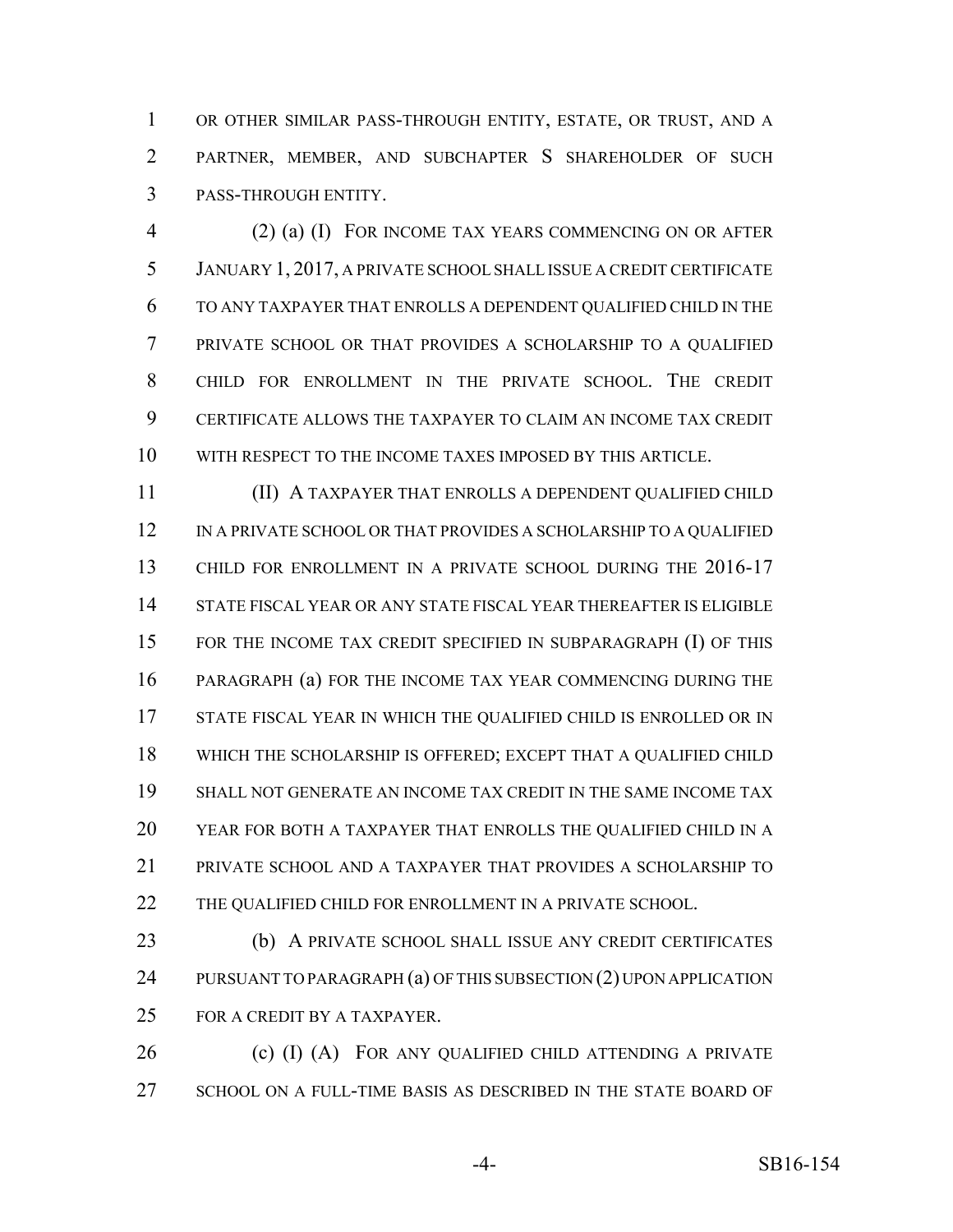EDUCATION RULES, THE AMOUNT OF THE CREDIT AUTHORIZED IN THIS SECTION EQUALS EITHER THE AMOUNT OF TUITION PAID FOR THE QUALIFIED CHILD OR THE AMOUNT OF THE SCHOLARSHIP PROVIDED TO A QUALIFIED CHILD, AS APPLICABLE, OR FIFTY PERCENT OF THE PREVIOUS YEAR'S STATE AVERAGE PER PUPIL REVENUES, WHICHEVER IS LESS.

 (B) FOR ANY QUALIFIED CHILD ATTENDING PRIVATE SCHOOL ON A HALF-TIME BASIS AS DESCRIBED IN THE STATE BOARD OF EDUCATION RULES, THE AMOUNT OF THE CREDIT AUTHORIZED IN THIS SECTION EQUALS EITHER THE AMOUNT OF TUITION PAID FOR THE QUALIFIED CHILD OR THE AMOUNT OF THE SCHOLARSHIP PROVIDED TO A QUALIFIED CHILD, AS APPLICABLE, OR TWENTY-FIVE PERCENT OF THE PREVIOUS YEAR'S STATE AVERAGE PER PUPIL REVENUES, WHICHEVER IS LESS.

 (II) THE STATE AVERAGE PER PUPIL REVENUES SHALL BE PROVIDED TO THE DEPARTMENT BY THE DEPARTMENT OF EDUCATION WITHIN THIRTY DAYS AFTER THE EFFECTIVE DATE OF THIS SECTION AND EVERY JANUARY 15 THEREAFTER.

 (d) THE TAXPAYER SHALL SUBMIT THE CREDIT CERTIFICATE TO THE DEPARTMENT WITH THE TAXPAYER'S INCOME TAX RETURN FOR THAT TAX YEAR.

 (3) IF THE CREDIT ALLOWED IN THIS SECTION EXCEEDS THE INCOME TAXES OTHERWISE DUE ON THE TAXPAYER'S INCOME, THE AMOUNT OF THE CREDIT NOT USED AS AN OFFSET AGAINST INCOME TAXES MAY BE CARRIED FORWARD AS A TAX CREDIT AGAINST SUBSEQUENT YEARS' INCOME TAX LIABILITY FOR A PERIOD NOT EXCEEDING THREE YEARS AND SHALL BE APPLIED FIRST TO THE EARLIEST YEARS POSSIBLE.ANY CREDIT REMAINING AFTER SAID PERIOD MAY NOT BE REFUNDED OR CREDITED TO THE TAXPAYER.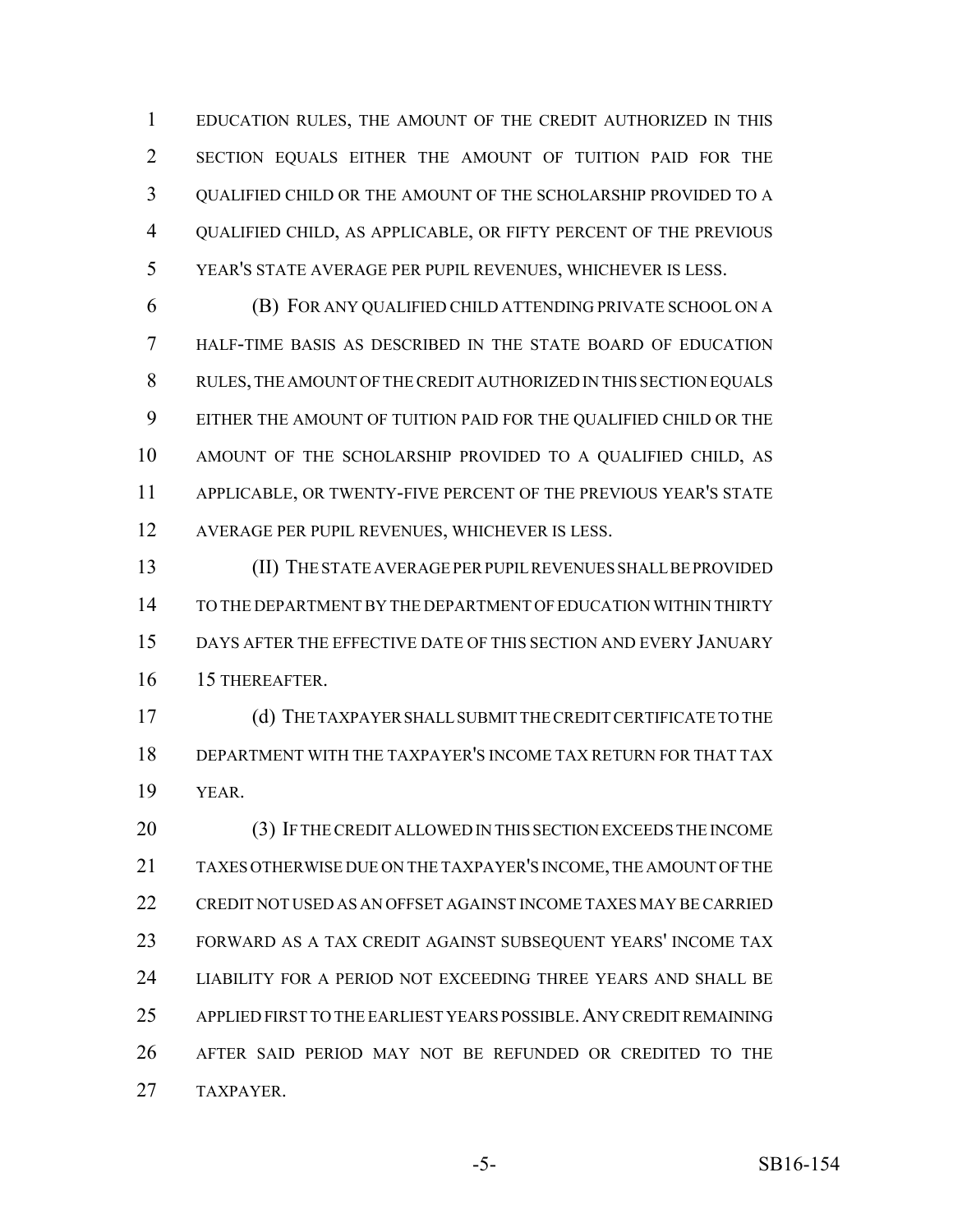(4) A TAXPAYER MAY TRANSFER ALL OR A PORTION OF A TAX CREDIT GRANTED PURSUANT TO SUBSECTION (2) OF THIS SECTION TO ANOTHER TAXPAYER FOR SUCH OTHER TAXPAYER, AS TRANSFEREE, TO APPLY AS A CREDIT AGAINST THE TAXES IMPOSED BY THIS ARTICLE SUBJECT TO THE FOLLOWING LIMITATIONS:

 (a) THE TAXPAYER MAY ONLY TRANSFER SUCH PORTION OF THE TAX CREDIT AS THE TAXPAYER HAS NEITHER APPLIED AGAINST THE INCOME TAXES IMPOSED BY THIS ARTICLE NOR USED TO OBTAIN A REFUND; (b) THE TAXPAYER MAY NOT TRANSFER A PRORATED PORTION OF 10 THE TAX CREDIT TO MORE THAN ONE TRANSFEREE;

 (c) A TRANSFEREE MAY NOT ELECT TO HAVE ANY TRANSFERRED 12 CREDIT REFUNDED PURSUANT TO SUBSECTION (3) OF THIS SECTION;

 (d) FOR ANY TAX YEAR IN WHICH A TAX CREDIT IS TRANSFERRED PURSUANT TO THIS SUBSECTION (4), BOTH THE TAXPAYER AND THE TRANSFEREE SHALL FILE WRITTEN STATEMENTS WITH THEIR INCOME TAX RETURNS SPECIFYING THE AMOUNT OF THE TAX CREDIT THAT HAS BEEN TRANSFERRED. A TRANSFEREE MAY NOT CLAIM A CREDIT TRANSFERRED PURSUANT TO THIS SUBSECTION (4) UNLESS THE TAXPAYER'S WRITTEN STATEMENT VERIFIES THE AMOUNT OF THE TAX CREDIT CLAIMED BY THE TRANSFEREE.

 (e) TO THE EXTENT THAT A TRANSFEREE PAID VALUE FOR THE TRANSFER OF A CREDIT ALLOWED PURSUANT TO THIS SECTION TO SUCH TRANSFEREE, THE TRANSFEREE SHALL BE DEEMED TO HAVE USED THE CREDIT TO PAY, IN WHOLE OR IN PART, THE INCOME TAX OBLIGATION IMPOSED ON THE TRANSFEREE UNDER THIS ARTICLE, AND TO SUCH EXTENT THE TRANSFEREE'S USE OF A TAX CREDIT FROM A TRANSFEROR UNDER THIS SECTION TO PAY TAXES OWED SHALL NOT BE DEEMED A REDUCTION IN THE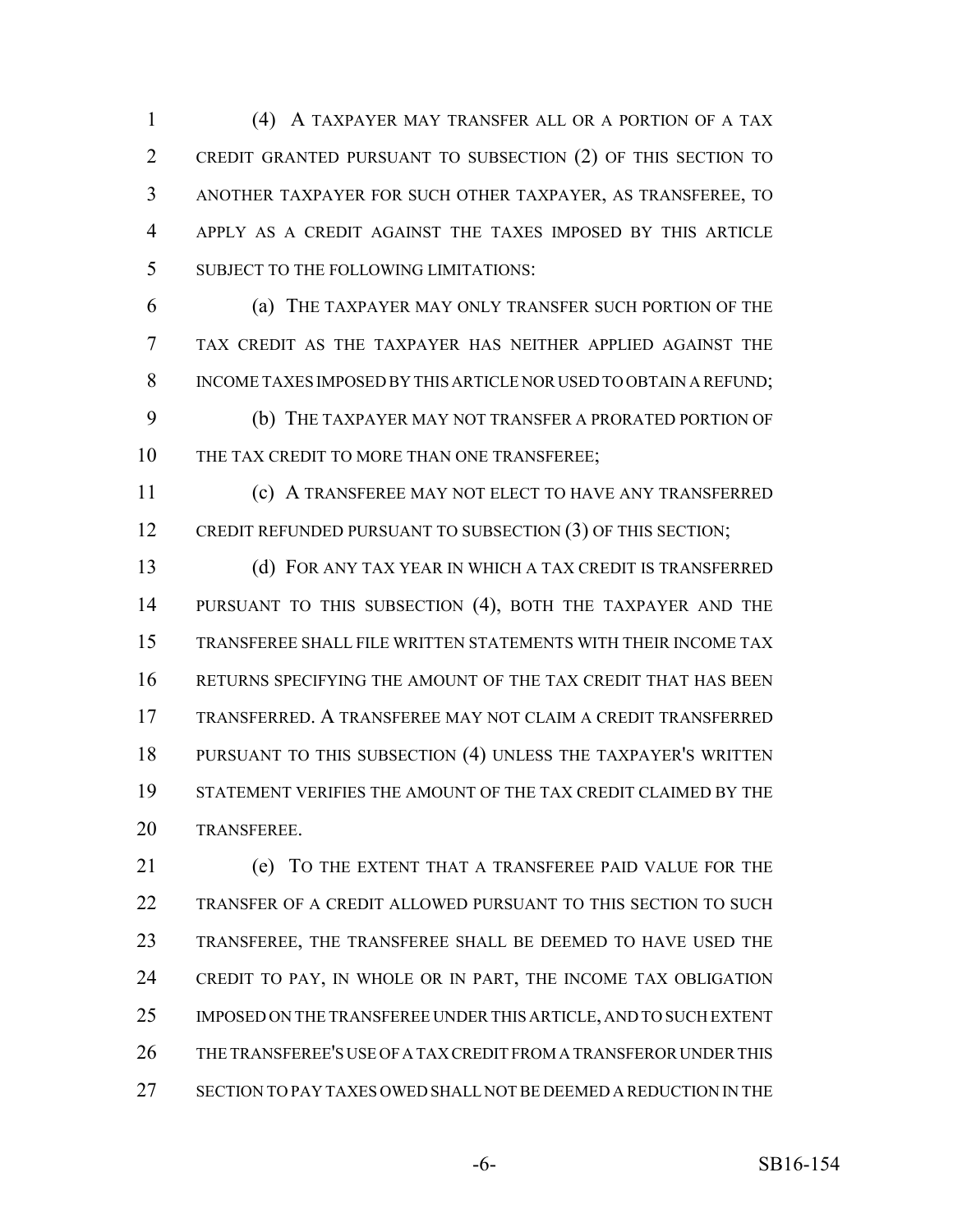AMOUNT OF INCOME TAXES IMPOSED BY THIS ARTICLE ON THE TRANSFEREE;

 (f) THE TRANSFEREE AND THE TRANSFEROR SHALL BOTH SUBMIT TO THE DEPARTMENT, IN A FORM AND MANNER TO BE DETERMINED BY THE DEPARTMENT, A STATEMENT THAT THE TRANSFEREE PURCHASED THE TAX CREDIT FROM THE TRANSFEROR;

 (g) A TRANSFEREE OF A TAX CREDIT SHALL PURCHASE THE CREDIT PRIOR TO THE DUE DATE IMPOSED BY THIS ARTICLE, NOT INCLUDING ANY EXTENSIONS, FOR FILING THE TRANSFEREE'S INCOME TAX RETURN;

 (h) A TAX CREDIT HELD BY AN INDIVIDUAL EITHER DIRECTLY OR AS A RESULT OF A DONATION BY A PASS-THROUGH ENTITY, BUT NOT A TAX CREDIT HELD BY A TRANSFEREE UNLESS USED BY THE TRANSFEREE'S ESTATE FOR TAXES OWED BY THE ESTATE, SHALL SURVIVE THE DEATH OF THE INDIVIDUAL AND MAY BE CLAIMED OR TRANSFERRED BY THE DECEDENT'S ESTATE;

 (i) THE TAXPAYER WHO CLAIMED A TAX CREDIT PURSUANT TO SUBSECTION (2) OF THIS SECTION AND TRANSFERRED THE CREDIT PURSUANT TO THIS SUBSECTION (4) SHALL BE THE TAX MATTERS 19 REPRESENTATIVE IN ALL MATTERS WITH RESPECT TO THE CREDIT. THE TAX MATTERS REPRESENTATIVE SHALL BE RESPONSIBLE FOR REPRESENTING AND BINDING THE TRANSFEREES WITH RESPECT TO ALL ISSUES AFFECTING THE CREDIT, INCLUDING, BUT NOT LIMITED TO, NOTIFICATIONS AND CORRESPONDENCE FROM AND WITH THE DEPARTMENT, AUDIT EXAMINATIONS, REFUNDS, SETTLEMENT AGREEMENTS, AND THE STATUTE OF LIMITATIONS. THE TRANSFEREE SHALL BE SUBJECT TO THE SAME STATUTE OF LIMITATIONS WITH RESPECT TO THE CREDIT AS THE TRANSFEROR OF THE CREDIT.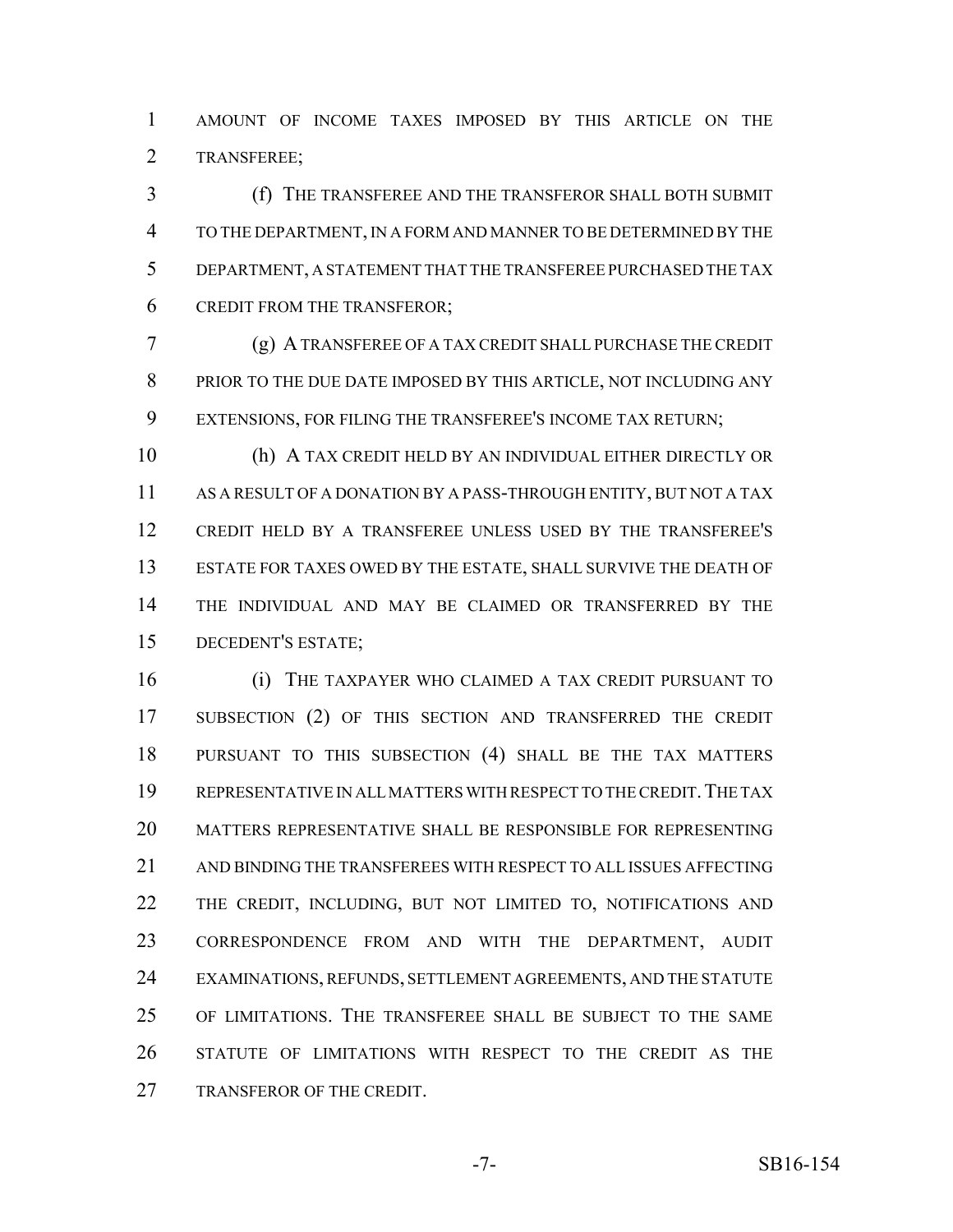(j) FINAL RESOLUTION OF DISPUTES REGARDING THE TAX CREDIT BETWEEN THE DEPARTMENT AND THE TAX MATTERS REPRESENTATIVE, INCLUDING FINAL DETERMINATIONS, COMPROMISES, PAYMENT OF ADDITIONAL TAXES OR REFUNDS DUE, AND ADMINISTRATIVE AND JUDICIAL DECISIONS, SHALL BE BINDING ON TRANSFEREES.

 (5) IF A TAXPAYER RECEIVING A CREDIT ALLOWED IN THIS SECTION IS A PARTNERSHIP, LIMITED LIABILITY COMPANY, S CORPORATION, OR SIMILAR PASS-THROUGH ENTITY, THE TAXPAYER MAY ALLOCATE THE CREDIT AMONG ITS PARTNERS, SHAREHOLDERS, MEMBERS, OR OTHER CONSTITUENT TAXPAYERS IN ANY MANNER AGREED TO BY THE PARTNERS, SHAREHOLDERS, MEMBERS, OR OTHER CONSTITUENT TAXPAYERS. THE TAXPAYER SHALL CERTIFY TO THE DEPARTMENT THE AMOUNT OF THE CREDIT ALLOCATED TO EACH PARTNER, SHAREHOLDER, MEMBER, OR OTHER CONSTITUENT TAXPAYER. EACH PARTNER, SHAREHOLDER, MEMBER, OR OTHER CONSTITUENT TAXPAYER MAY CLAIM THE AMOUNT 16 SUBJECT TO ANY RESTRICTIONS SET FORTH IN THIS SECTION.

 (6) NO LATER THAN DECEMBER 15, 2017, AND NO LATER THAN DECEMBER 15 OF EACH YEAR THEREAFTER, EACH PRIVATE SCHOOL THAT ISSUES A CREDIT CERTIFICATE SHALL PROVIDE THE DEPARTMENT WITH AN ELECTRONIC REPORT OF ANY CREDIT CERTIFICATE ISSUED FOR THAT INCOME TAX YEAR THAT INCLUDES THE FOLLOWING INFORMATION:

**(a) THE TAXPAYER'S NAME;** 

**(b)** THE TAXPAYER'S COLORADO ACCOUNT NUMBER OR SOCIAL SECURITY NUMBER; AND

 (c) ANY ASSOCIATED TAXPAYERS' NAMES AND COLORADO ACCOUNT NUMBERS OR SOCIAL SECURITY NUMBERS IF THE CREDIT ALLOWED IN THIS SECTION IS ALLOCATED FROM A PASS-THROUGH ENTITY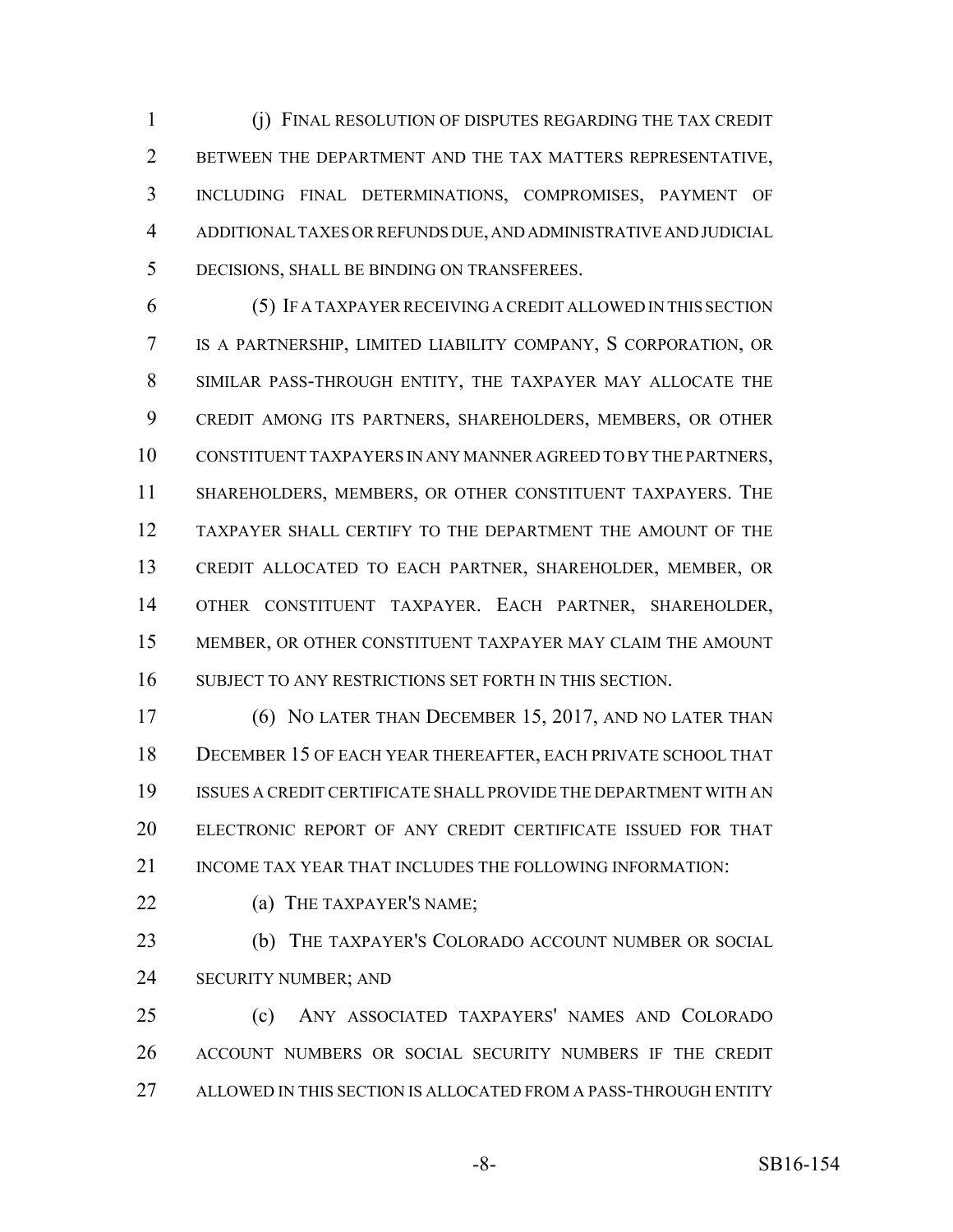PURSUANT TO SUBSECTION (5) OF THIS SECTION.

 (7) THE EXECUTIVE DIRECTOR OF THE DEPARTMENT MAY PROMULGATE RULES AS NECESSARY TO ADMINISTER AND ENFORCE ANY PROVISION OF THIS SECTION. THE RULES SHALL BE PROMULGATED IN ACCORDANCE WITH ARTICLE 4 OF TITLE 24, C.R.S.

 (8) ANY TAXPAYER THAT OFFSETS A TAX DEFICIENCY WITH A CREDIT AUTHORIZED IN THIS SECTION THAT IS DISALLOWED PURSUANT TO THIS SECTION IS LIABLE FOR SUCH TAX DEFICIENCY, INTEREST, AND PENALTIES AS MAY BE SPECIFIED IN THIS ARTICLE OR OTHERWISE PROVIDED BY LAW.

 **39-22-539. Credit for taxpayers that use home-based education for a qualified child - definitions.** (1) AS USED IN THIS SECTION, UNLESS THE CONTEXT OTHERWISE REQUIRES:

(a) "DEPARTMENT" MEANS THE DEPARTMENT OF REVENUE.

 (b) "HOME-BASED EDUCATION" MEANS THE EDUCATION OF A 16 QUALIFIED CHILD PURSUANT TO SECTION 22-33-104.5, C.R.S., OR TAUGHT 17 AT HOME UNDER THE SUPERVISION OF A PRIVATE SCHOOL.

 (c) (I) "QUALIFIED CHILD" MEANS A DEPENDENT CHILD ENROLLED ON A FULL-TIME OR HALF-TIME BASIS AS DESCRIBED IN THE STATE BOARD OF EDUCATION RULES IN A PUBLIC SCHOOL IN THE STATE FOR THE SCHOOL YEAR PRIOR TO BEING TAUGHT AT HOME, BUT DOES NOT INCLUDE A DEPENDENT CHILD WHO IS ENROLLED IN A PRIVATE SCHOOL OR TAUGHT AT HOME IN THE STATE PRIOR TO THE EFFECTIVE DATE OF THIS SECTION.

 (II) ONCE A CHILD IS A QUALIFIED CHILD AS SPECIFIED IN SUBPARAGRAPH (I) OF THIS PARAGRAPH (c), THE CHILD WILL REMAIN A QUALIFIED CHILD SO LONG AS HE OR SHE CONTINUES TO BE TAUGHT AT HOME IN THE STATE IN A KINDERGARTEN THROUGH TWELFTH GRADE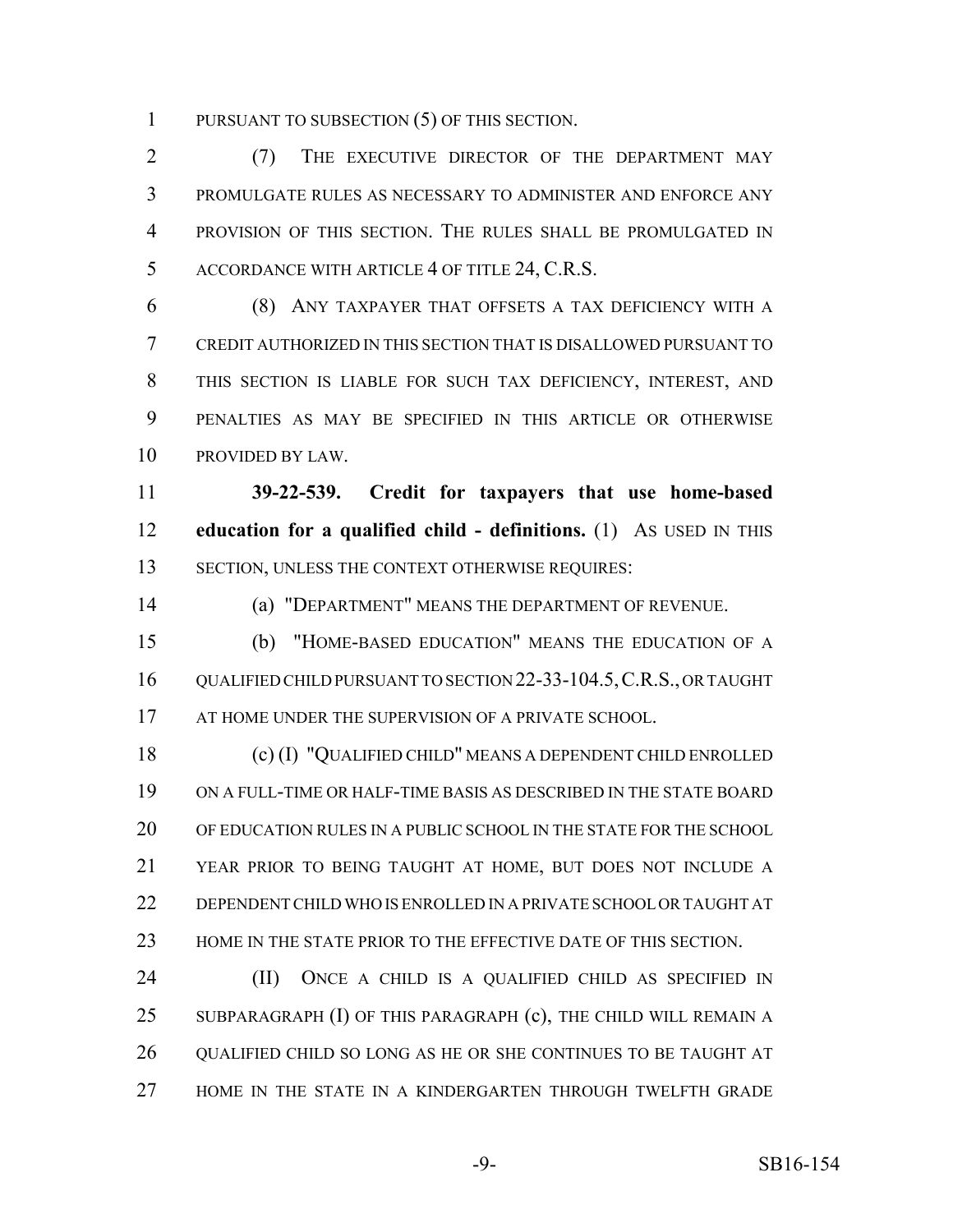PROGRAM.

 (2) (a) (I) FOR INCOME TAX YEARS COMMENCING ON OR AFTER JANUARY 1, 2017, THERE IS ALLOWED AS A CREDIT AGAINST THE INCOME TAXES IMPOSED BY THIS ARTICLE AN AMOUNT EQUAL TO ONE THOUSAND DOLLARS FOR ANY TAXPAYER WHO USES HOME-BASED EDUCATION FOR A DEPENDENT QUALIFIED CHILD WHO WAS ENROLLED ON A FULL-TIME BASIS AS DESCRIBED IN THE STATE BOARD OF EDUCATION RULES IN A PUBLIC 8 SCHOOL IN THE STATE PRIOR TO BEING TAUGHT AT HOME.

 (II) FOR INCOME TAX YEARS COMMENCING ON OR AFTER JANUARY 10 1, 2017, THERE IS ALLOWED AS A CREDIT AGAINST THE INCOME TAXES IMPOSED BY THIS ARTICLE AN AMOUNT EQUAL TO FIVE HUNDRED DOLLARS TO ANY TAXPAYER WHO USES HOME-BASED EDUCATION FOR A DEPENDENT QUALIFIED CHILD WHO WAS ENROLLED ON A HALF-TIME BASIS AS DESCRIBED IN THE STATE BOARD OF EDUCATION RULES IN A PUBLIC 15 SCHOOL IN THE STATE PRIOR TO BEING TAUGHT AT HOME.

 (b) FOR THE 2016-17 STATE FISCAL YEAR OR ANY STATE FISCAL YEAR THEREAFTER, A TAXPAYER WHO USES HOME-BASED EDUCATION FOR A QUALIFIED CHILD IS ELIGIBLE FOR THE INCOME TAX CREDIT SPECIFIED IN SUBPARAGRAPH (I) OR (II) OF PARAGRAPH (a) OF THIS SUBSECTION (2) FOR THE INCOME TAX YEAR COMMENCING DURING THE STATE FISCAL YEAR IN WHICH THE QUALIFIED CHILD IS TAUGHT AT HOME.

 (3) IF THE CREDIT ALLOWED UNDER THIS SECTION EXCEEDS THE INCOME TAXES OTHERWISE DUE ON THE TAXPAYER'S INCOME, THE AMOUNT OF THE CREDIT NOT USED AS AN OFFSET AGAINST INCOME TAXES MAY BE CARRIED FORWARD AS A TAX CREDIT AGAINST SUBSEQUENT YEARS' INCOME TAX LIABILITY FOR A PERIOD NOT EXCEEDING THREE YEARS AND SHALL BE APPLIED FIRST TO THE EARLIEST YEARS POSSIBLE.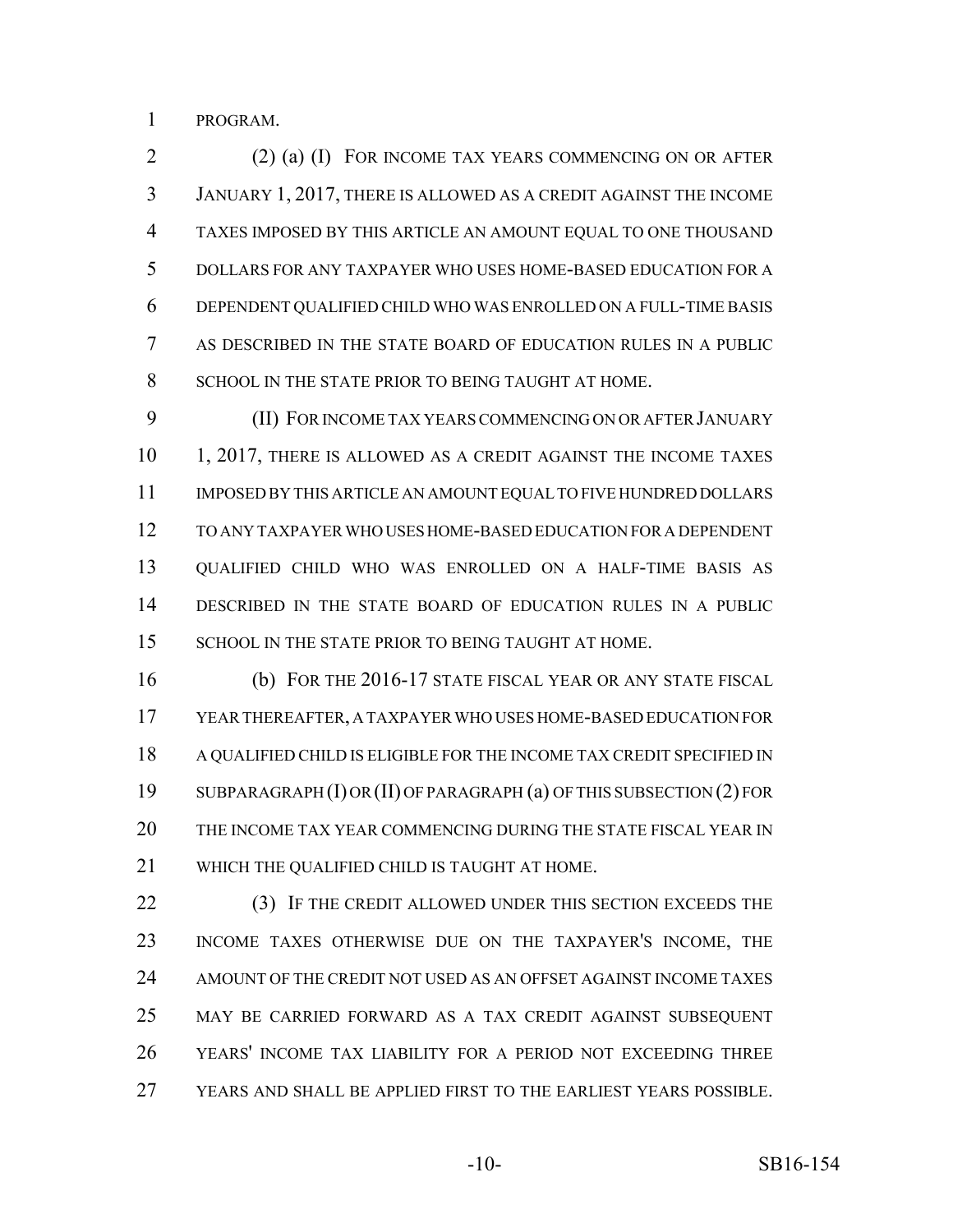ANY CREDIT REMAINING AFTER SAID PERIOD MAY NOT BE REFUNDED OR CREDITED TO THE TAXPAYER.

 (4) A TAXPAYER MAY TRANSFER ALL OR A PORTION OF A TAX CREDIT GRANTED PURSUANT TO SUBSECTION (2) OF THIS SECTION TO ANOTHER TAXPAYER FOR SUCH OTHER TAXPAYER, AS TRANSFEREE, TO APPLY AS A CREDIT AGAINST THE TAXES IMPOSED BY THIS ARTICLE SUBJECT TO THE FOLLOWING LIMITATIONS:

**(a) THE TAXPAYER MAY ONLY TRANSFER SUCH PORTION OF THE**  TAX CREDIT AS THE TAXPAYER HAS NEITHER APPLIED AGAINST THE 10 INCOME TAXES IMPOSED BY THIS ARTICLE NOR USED TO OBTAIN A REFUND;

 (b) THE TAXPAYER MAY NOT TRANSFER A PRORATED PORTION OF 12 THE TAX CREDIT TO MORE THAN ONE TRANSFEREE;

 (c) A TRANSFEREE MAY NOT ELECT TO HAVE ANY TRANSFERRED 14 CREDIT REFUNDED PURSUANT TO SUBSECTION (3) OF THIS SECTION;

 (d) FOR ANY TAX YEAR IN WHICH A TAX CREDIT IS TRANSFERRED PURSUANT TO THIS SUBSECTION (4), BOTH THE TAXPAYER AND THE TRANSFEREE SHALL FILE WRITTEN STATEMENTS WITH THEIR INCOME TAX RETURNS SPECIFYING THE AMOUNT OF THE TAX CREDIT THAT HAS BEEN TRANSFERRED. A TRANSFEREE MAY NOT CLAIM A CREDIT TRANSFERRED PURSUANT TO THIS SUBSECTION (4) UNLESS THE TAXPAYER'S WRITTEN STATEMENT VERIFIES THE AMOUNT OF THE TAX CREDIT CLAIMED BY THE TRANSFEREE.

 (e) TO THE EXTENT THAT A TRANSFEREE PAID VALUE FOR THE TRANSFER OF A CREDIT ALLOWED PURSUANT TO THIS SECTION TO SUCH TRANSFEREE, THE TRANSFEREE SHALL BE DEEMED TO HAVE USED THE CREDIT TO PAY, IN WHOLE OR IN PART, THE INCOME TAX OBLIGATION IMPOSED ON THE TRANSFEREE UNDER THIS ARTICLE, AND TO SUCH EXTENT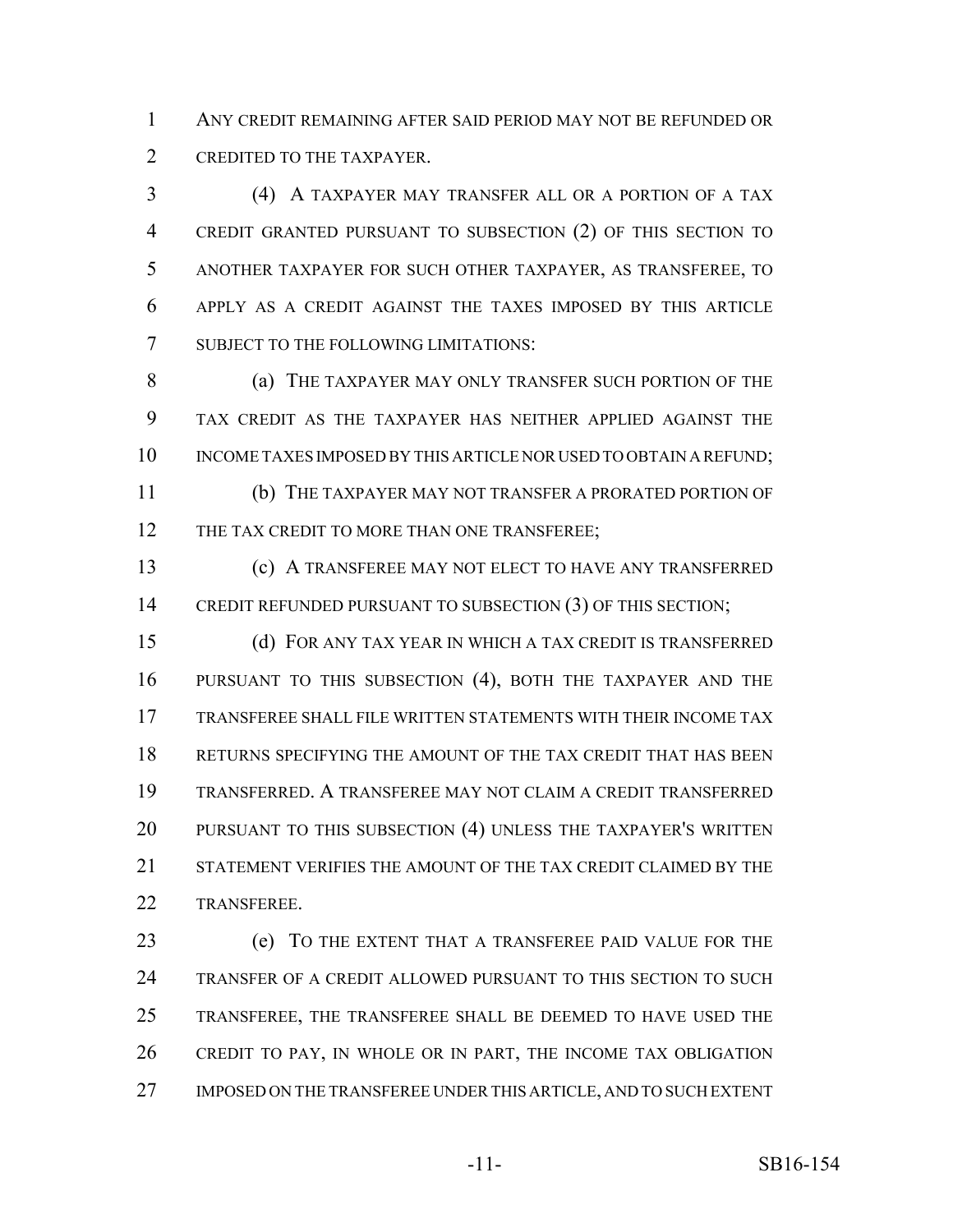THE TRANSFEREE'S USE OF A TAX CREDIT FROM A TRANSFEROR UNDER THIS SECTION TO PAY TAXES OWED SHALL NOT BE DEEMED A REDUCTION IN THE AMOUNT OF INCOME TAXES IMPOSED BY THIS ARTICLE ON THE TRANSFEREE;

 (f) THE TRANSFEREE AND THE TRANSFEROR SHALL BOTH SUBMIT TO THE DEPARTMENT, IN A FORM AND MANNER TO BE DETERMINED BY THE DEPARTMENT, A STATEMENT THAT THE TRANSFEREE PURCHASED THE TAX 8 CREDIT FROM THE TRANSFEROR;

 (g) A TRANSFEREE OF A TAX CREDIT SHALL PURCHASE THE CREDIT 10 PRIOR TO THE DUE DATE IMPOSED BY THIS ARTICLE, NOT INCLUDING ANY EXTENSIONS, FOR FILING THE TRANSFEREE'S INCOME TAX RETURN;

 (h) A TAX CREDIT HELD BY AN INDIVIDUAL EITHER DIRECTLY OR AS A RESULT OF A DONATION BY A PASS-THROUGH ENTITY, BUT NOT A TAX CREDIT HELD BY A TRANSFEREE UNLESS USED BY THE TRANSFEREE'S ESTATE FOR TAXES OWED BY THE ESTATE, SHALL SURVIVE THE DEATH OF THE INDIVIDUAL AND MAY BE CLAIMED OR TRANSFERRED BY THE DECEDENT'S ESTATE;

 (i) THE TAXPAYER WHO CLAIMED A TAX CREDIT PURSUANT TO 19 SUBSECTION (2) OF THIS SECTION AND TRANSFERRED THE CREDIT PURSUANT TO THIS SUBSECTION (4) SHALL BE THE TAX MATTERS 21 REPRESENTATIVE IN ALL MATTERS WITH RESPECT TO THE CREDIT. THE TAX MATTERS REPRESENTATIVE SHALL BE RESPONSIBLE FOR REPRESENTING AND BINDING THE TRANSFEREES WITH RESPECT TO ALL ISSUES AFFECTING THE CREDIT, INCLUDING, BUT NOT LIMITED TO, NOTIFICATIONS AND CORRESPONDENCE FROM AND WITH THE DEPARTMENT, AUDIT EXAMINATIONS, REFUNDS, SETTLEMENT AGREEMENTS, AND THE STATUTE OF LIMITATIONS. THE TRANSFEREE SHALL BE SUBJECT TO THE SAME